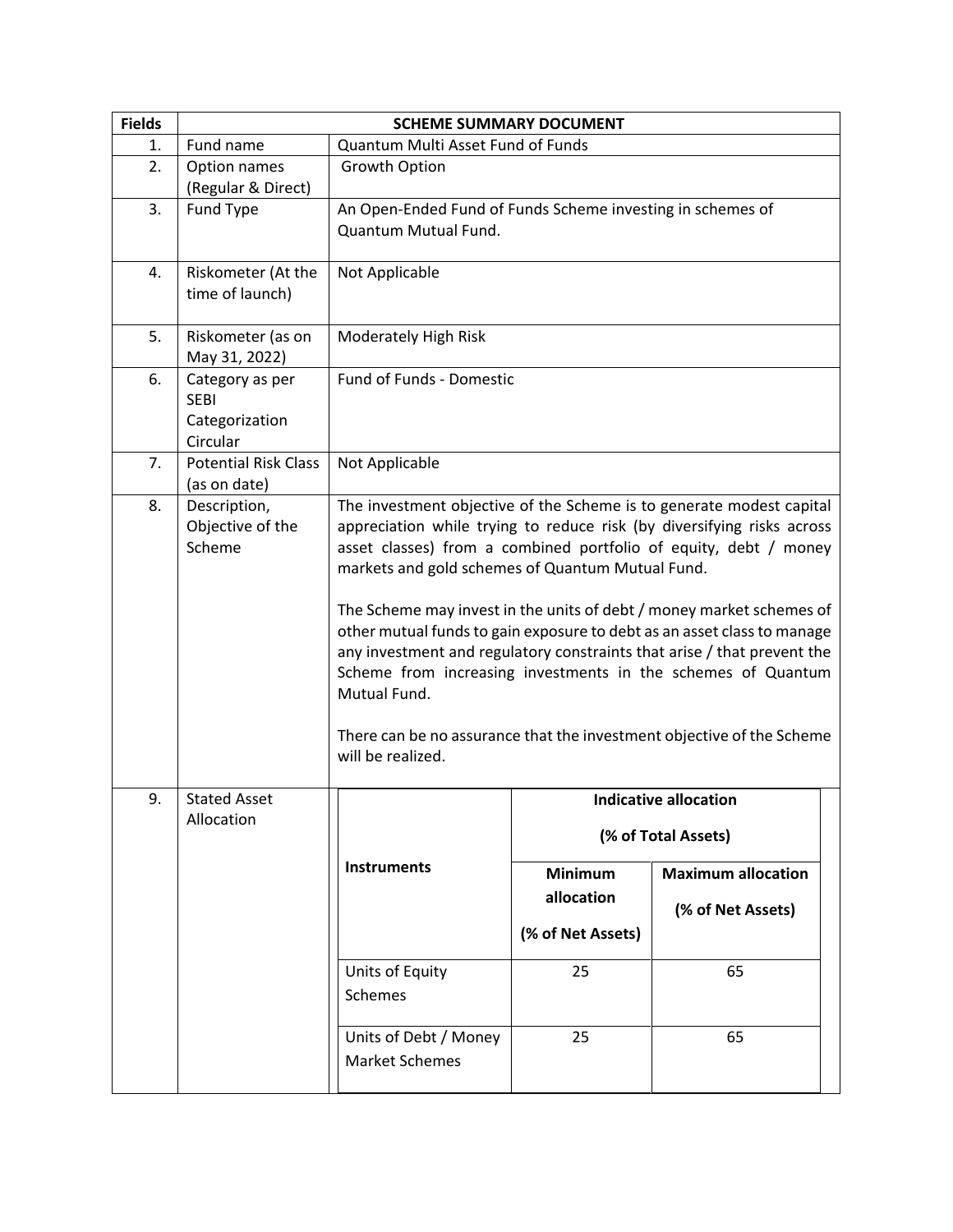|     |                             | Units of Gold Scheme                                            | 10 | 20                                                                |
|-----|-----------------------------|-----------------------------------------------------------------|----|-------------------------------------------------------------------|
|     |                             | <b>Money Market</b>                                             | 0  | 5                                                                 |
|     |                             | instruments, Short-                                             |    |                                                                   |
|     |                             | term Corporate debt                                             |    |                                                                   |
|     |                             | securities, Tri - Party                                         |    |                                                                   |
|     |                             | Repo, Repo / Reverse                                            |    |                                                                   |
|     |                             | Repo in government                                              |    |                                                                   |
|     |                             | securities and treasury                                         |    |                                                                   |
|     |                             | bills only                                                      |    |                                                                   |
|     |                             |                                                                 |    |                                                                   |
| 10. | <b>Face Value</b>           | Rs. 10/-                                                        |    |                                                                   |
| 11. | NFO Open Date               | June 22, 2012                                                   |    |                                                                   |
| 12. | NFO Close Date              | July 05, 2012                                                   |    |                                                                   |
| 13. | <b>Allotment Date</b>       | July 11, 2012                                                   |    |                                                                   |
| 14. | Reopen Date                 | July 16,2012                                                    |    |                                                                   |
| 15. | Maturity Date (For          | Not Applicable                                                  |    |                                                                   |
|     | Close ended<br>Funds)       |                                                                 |    |                                                                   |
| 16. | Benchmark (Tier I)          |                                                                 |    | CRISIL Composite Bond Fund Index (20%) + CRISIL Liquid Fund Index |
|     |                             | (25%) + S&P BSE Sensex TRI (40%) + Domestic price of Gold (15%) |    |                                                                   |
| 17. | Benchmark (Tier II)         | Not Applicable                                                  |    |                                                                   |
| 18. | Fund Manager 1-             | Chirag Mehta                                                    |    |                                                                   |
|     | Name                        |                                                                 |    |                                                                   |
| 19. | Fund Manager 1-             | Primary                                                         |    |                                                                   |
|     | Type (Primary/<br>Comanage/ |                                                                 |    |                                                                   |
|     | Description)                |                                                                 |    |                                                                   |
| 20. | Fund Manager 1-             | July 11, 2012                                                   |    |                                                                   |
|     | From Date                   |                                                                 |    |                                                                   |
| 21. | <b>Actual Expense</b>       | Direct Plan0.10 % p.a.                                          |    |                                                                   |
|     | (TER) as on May             | Regular Plan 0.47% p.a.                                         |    |                                                                   |
|     | 31, 2022                    |                                                                 |    |                                                                   |
| 22. | Exit Load (if               | a.                                                              |    | 1.00% if redeemed or switch out on or before 90 days from         |
|     | applicable)                 | the date of allotment of units.<br>b.                           |    | NIL if redeemed or switch out after 90 days from the date of      |
|     |                             | allotment of units.                                             |    |                                                                   |
| 23. | Custodian                   | Deutsche Bank A.G                                               |    |                                                                   |
|     |                             |                                                                 |    |                                                                   |
| 24. | Auditor                     | M/s. S. R. Batliboi & Co. LLP                                   |    |                                                                   |
| 25. | Registrar                   | <b>KFIN Technologies Ltd</b>                                    |    |                                                                   |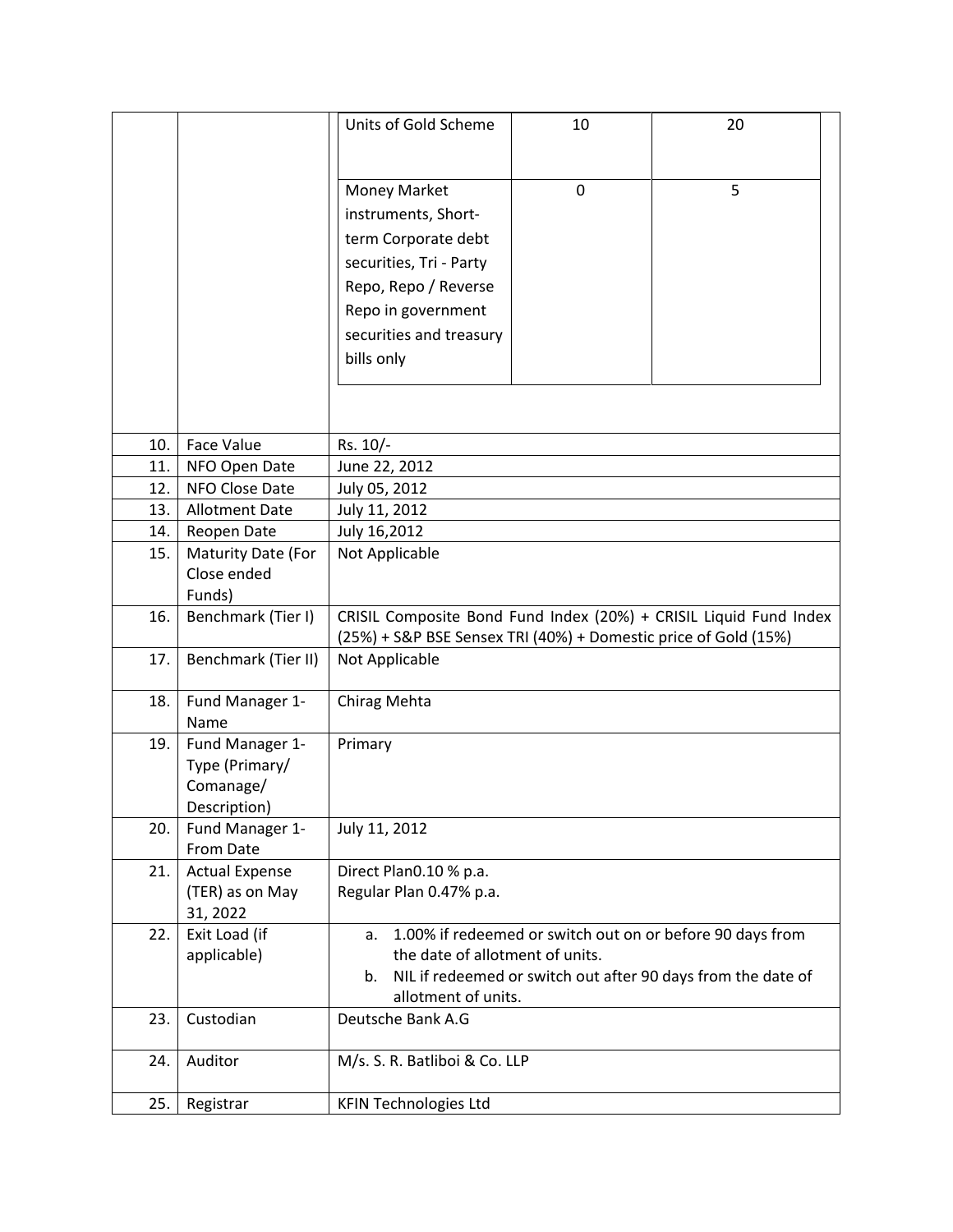| 26. | RTA Code (To be                      | MAGPG: Quantum Multi Asset Fund of Funds - Direct Plan Growth    |
|-----|--------------------------------------|------------------------------------------------------------------|
|     | phased out)                          | Option                                                           |
|     |                                      | MARGG: Quantum Multi Asset Fund of Funds - Regular Plan Growth   |
|     |                                      | Option                                                           |
| 27. | <b>Listing Details</b>               | <b>Not Listed</b>                                                |
|     |                                      |                                                                  |
| 28. | <b>ISINs</b>                         | INF082J01168 : Quantum Multi Asset Fund of Funds - Direct Plan   |
|     |                                      | Growth Option                                                    |
|     |                                      | INF082J01341 : Quantum Multi Asset Fund of Funds - Regular Plan  |
|     |                                      | Growth Option                                                    |
| 29. | AMFI Codes (To be                    | 117608 : Quantum Multi Asset Fund of Funds - Direct Plan Growth  |
|     | phased out)                          | Option                                                           |
|     |                                      | 141072 : Quantum Multi Asset Fund of Funds - Regular Plan Growth |
|     |                                      | Option                                                           |
| 30. | <b>SEBI Codes</b>                    | Data not available                                               |
|     |                                      | <b>INVESTMENT AMOUNT DETAILS</b>                                 |
| 31. | Minimum                              | Rs. 500/-                                                        |
|     | Application                          |                                                                  |
|     | Amount                               |                                                                  |
| 32. | Minimum                              | $Rs. 1/-$                                                        |
|     | Application                          |                                                                  |
|     | Amount<br>in                         |                                                                  |
|     | multiples of Rs.                     |                                                                  |
| 33. | Minimum                              | Rs. 500/-                                                        |
|     | <b>Additional Amount</b>             |                                                                  |
| 34. | Minimum                              | $Rs. 1/-$                                                        |
|     | <b>Additional Amount</b>             |                                                                  |
|     | in multiples of Rs.                  |                                                                  |
| 35. | Minimum                              | Rs. 500/-                                                        |
|     | Redemption                           |                                                                  |
|     | Amount in Rs.                        |                                                                  |
| 36. | Minimum                              | 50 Units                                                         |
|     | Redemption<br><b>Amount in Units</b> |                                                                  |
|     |                                      |                                                                  |
| 37. | Minimum Balance<br>Amount            | Nil                                                              |
|     | (                                    |                                                                  |
| 38. | Applicable)<br>Minimum Balance       | Nil                                                              |
|     | Amount in units (If                  |                                                                  |
|     | Applicable)                          |                                                                  |
| 39. | Investment<br>Max                    | Nil                                                              |
|     | Amount                               |                                                                  |
| 40. | Minimum<br>Switch                    | Rs. 500/-                                                        |
|     |                                      |                                                                  |
|     | Amount                               |                                                                  |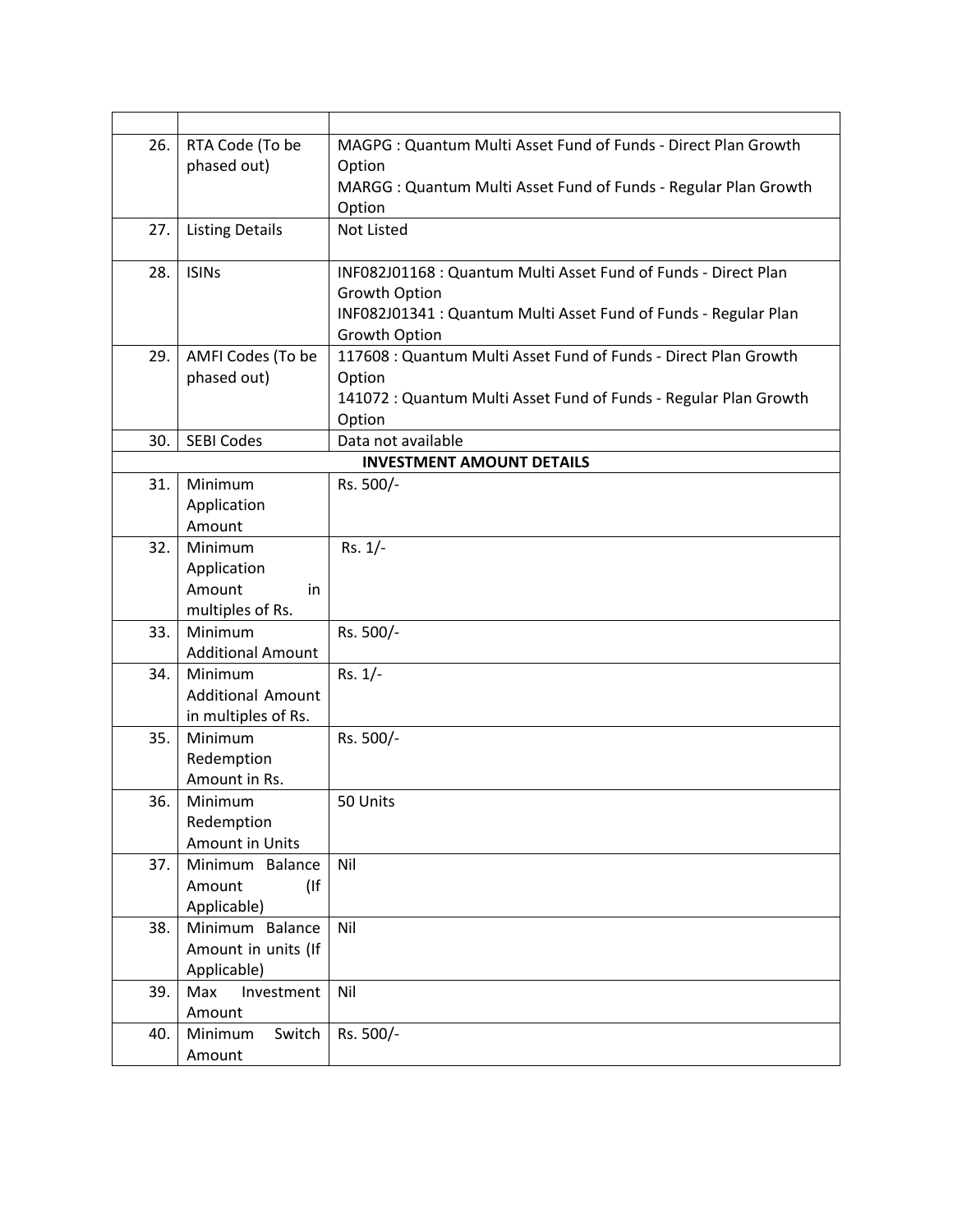| 41.                | Minimum<br>Switch    | 50 units                                               |
|--------------------|----------------------|--------------------------------------------------------|
|                    | $($ If<br>Units      |                                                        |
|                    | Applicable)          |                                                        |
| 42.                | Multiple<br>Switch   | $Rs. 1/-$                                              |
|                    | Amount<br>(if        |                                                        |
|                    | Applicable)          |                                                        |
| 43.                | Switch<br>Multiple   | Nil                                                    |
|                    | Units (if Applicable |                                                        |
|                    |                      |                                                        |
|                    |                      |                                                        |
| 44.                | Switch<br>Max        | Nil                                                    |
|                    | Amount               |                                                        |
| 45.                | Max Switch Units     | Nil                                                    |
|                    | (If Applicable)      |                                                        |
| 46.                |                      |                                                        |
|                    | <b>Swing Pricing</b> | Not Applicable                                         |
| 47.                | Segregated           | Not Applicable                                         |
|                    | Portfolio<br>Side-   |                                                        |
|                    | Pocketing<br>$($ If  |                                                        |
|                    | Applicable)          |                                                        |
|                    |                      | <b>SIP DETAILS</b>                                     |
| 48.                | Frequency            | Daily,<br>1.                                           |
|                    |                      | Weekly,<br>2.                                          |
|                    |                      | 3.<br>Fortnightly,                                     |
|                    |                      | Monthly<br>4.                                          |
|                    |                      | 5.<br>Quarterly                                        |
| 49.                | Minimum amount       | Rs. 100/- (Daily)                                      |
|                    |                      | Rs. 500/- (Weekly, Fortnightly, Monthly and Quarterly) |
| 50.                | In Multiple of       | $Rs. 1/-$                                              |
| 51.                | Minimum              | $132 - Daily$ ,<br>1.                                  |
|                    | Instalments          | 25 - Weekly<br>2.                                      |
|                    |                      | 13 - Fortnightly,<br>3.                                |
|                    |                      | 4. 6 - Monthly                                         |
|                    |                      | $4 -$ Quarterly<br>5.                                  |
|                    |                      |                                                        |
| 52.                | Dates                | Daily - All Business Days                              |
|                    |                      |                                                        |
|                    |                      | Weekly - 7, 15, 21, 28                                 |
|                    |                      |                                                        |
|                    |                      | Fortnightly - 5 & 21 OR 7 & 25                         |
|                    |                      | Monthly / Quarterly - 5, 7, 15, 21, 25, 28             |
|                    |                      |                                                        |
| 53.                | Maximum Amount       | Nil                                                    |
|                    | (if any)             |                                                        |
| <b>SWP DETAILS</b> |                      |                                                        |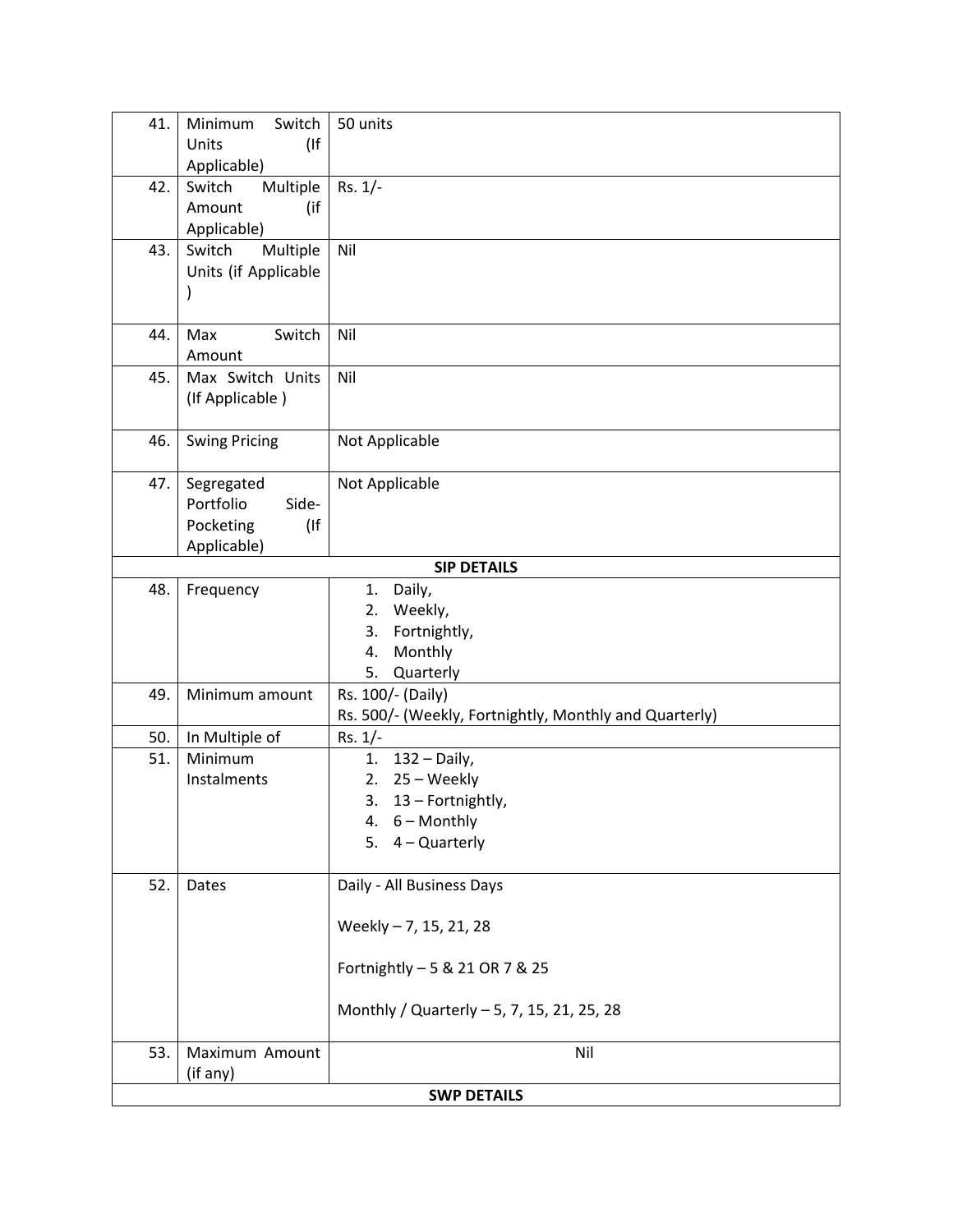| 54. | Frequency      | Weekly,<br>1.<br>Fortnightly,<br>2.<br>Monthly<br>3.<br>Quarterly<br>4. |  |
|-----|----------------|-------------------------------------------------------------------------|--|
| 55. | Minimum amount | Rs. 500/-                                                               |  |
| 56. | In Multiple of | $Rs. 1/-$                                                               |  |
| 57. | Minimum        | 1. Weekly $-25$                                                         |  |
|     | Instalments    | Fortnightly-13<br>2.                                                    |  |
|     |                | Monthly - 6<br>3.<br>4.                                                 |  |
|     |                | $Quarterly - 4$                                                         |  |
| 58. | Dates          | Weekly - 7, 15, 21, 28                                                  |  |
|     |                | Fortnightly - 5&21 OR 7&25                                              |  |
|     |                | Monthly / Quarterly - 5,7,15,21,25,28                                   |  |
| 59. | Maximum Amount | Nil                                                                     |  |
|     | (if any)       |                                                                         |  |
| 60. | Frequency      | <b>STP DETAILS</b><br>Daily,<br>1.                                      |  |
|     |                | Weekly,<br>2.                                                           |  |
|     |                | Fortnightly,<br>3.                                                      |  |
|     |                | Monthly<br>4.                                                           |  |
|     |                | Quarterly<br>5.                                                         |  |
| 61. | Minimum amount | Rs. 100/- (Daily)                                                       |  |
|     |                | Rs. 500/- (Weekly, Fortnightly, Monthly, Quarterly)                     |  |
| 62. | In Multiple of | $Rs. 1/-$                                                               |  |
| 63. | Minimum        | 1.<br>$132 - Daily$ ,                                                   |  |
|     | Instalments    | 2. $25 - Weekly$                                                        |  |
|     |                | 3. 13 - Fortnightly,                                                    |  |
|     |                | 4. $6 - monthly$<br>5. 4 - Quarterly                                    |  |
|     |                |                                                                         |  |
| 64. | Dates          | Daily - All Business Days                                               |  |
|     |                | Weekly - 7,15, 21, 28                                                   |  |
|     |                | Fortnightly - 5 & 21 OR 7 & 25                                          |  |
|     |                | Monthly / Quarterly - 5, 7, 15, 21, 25, 28                              |  |